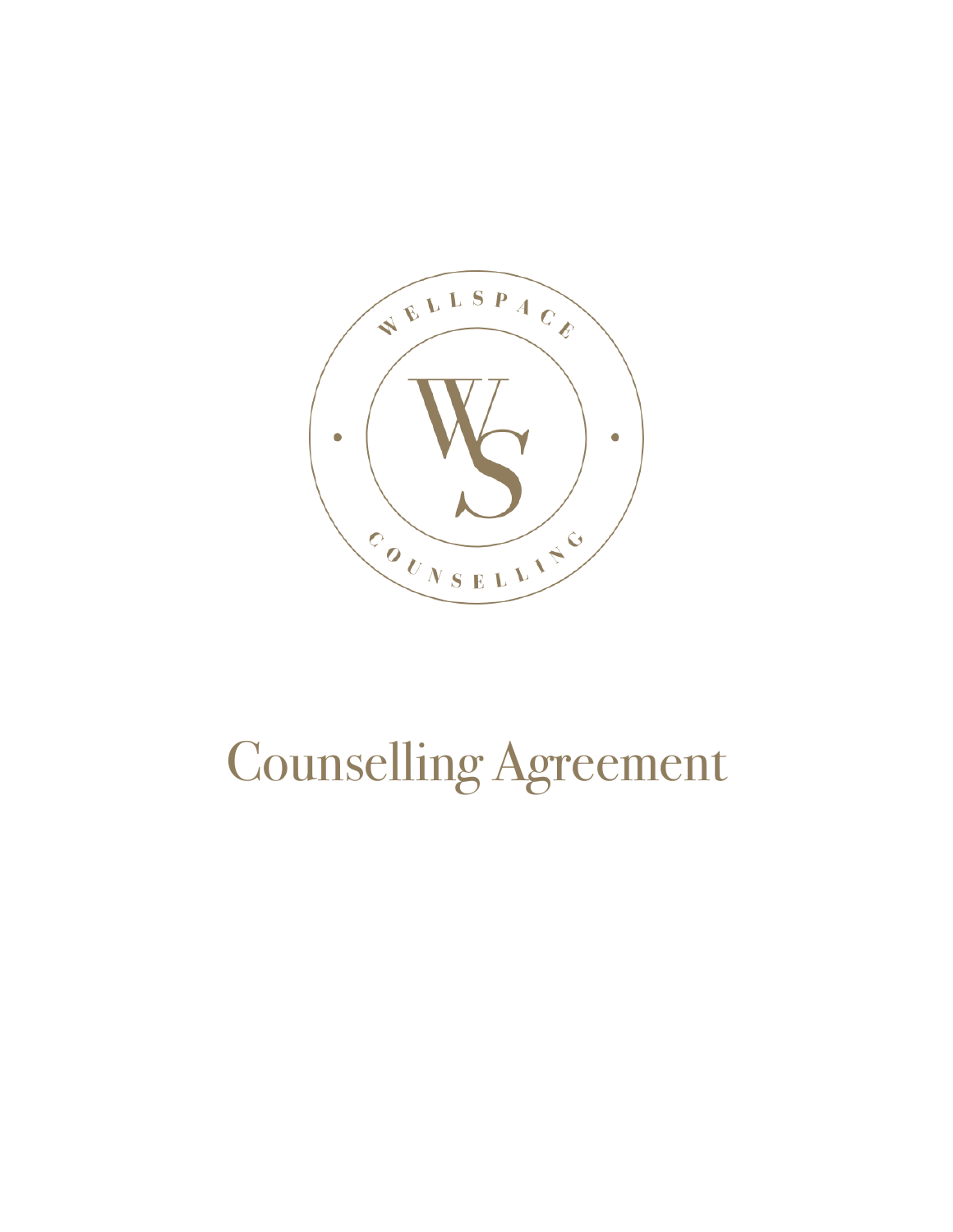#### WellSpace Counselling

**This Counselling Agreement states the terms and conditions of working with Hannah at WellSpace Counselling. Please read the following information carefully before signing below. If there is anything that you are unsure of, please ask before signing**

# 1. Confidentiality

All conversations within the counselling relationship are confidential. However, there are some situations in which I, the Counsellor, have an ethical and legal obligation to share confidentiality, which include the following:

- If, in the Counsellor's opinion, there is a risk of danger to the client or others. If I am concerned about your wellbeing, or the wellbeing of others, I may need to contact your GP or an appropriate agency. It is my practise to inform or discuss this with you, wherever possible.
- There are some situations where the law may require confidentiality to be shared. These include:

i) where there is reasonable suspicion of child, dependent or elderly abuse

ii) where a client presents a danger to self, others or property

iii) where there is a risk a client may break the law; specifically relating to terrorism, money laundering and the proceeds of drug trafficking. The law also permits the police to require information from me relating to the identification of the driver of a vehicle involved in a road traffic offence.

I am also required by law to disclose information under a valid court order

#### 2. Clinical Supervision & Record Keeping

- I practise in adherence with the British Association of Counselling and Psychotherapy (BACP) Ethical Framework. This means it is standard professional practise for me to attend regular Clinical Supervision of my work. This ensures I am practising ethically and offering you the best therapeutic experience. Client anonymity is maintained, except in exceptional circumstances such as those outlined in the Confidentiality section of this agreement.
- I keep brief, factual notes of our counselling sessions, which do not contain your name, gender identity or any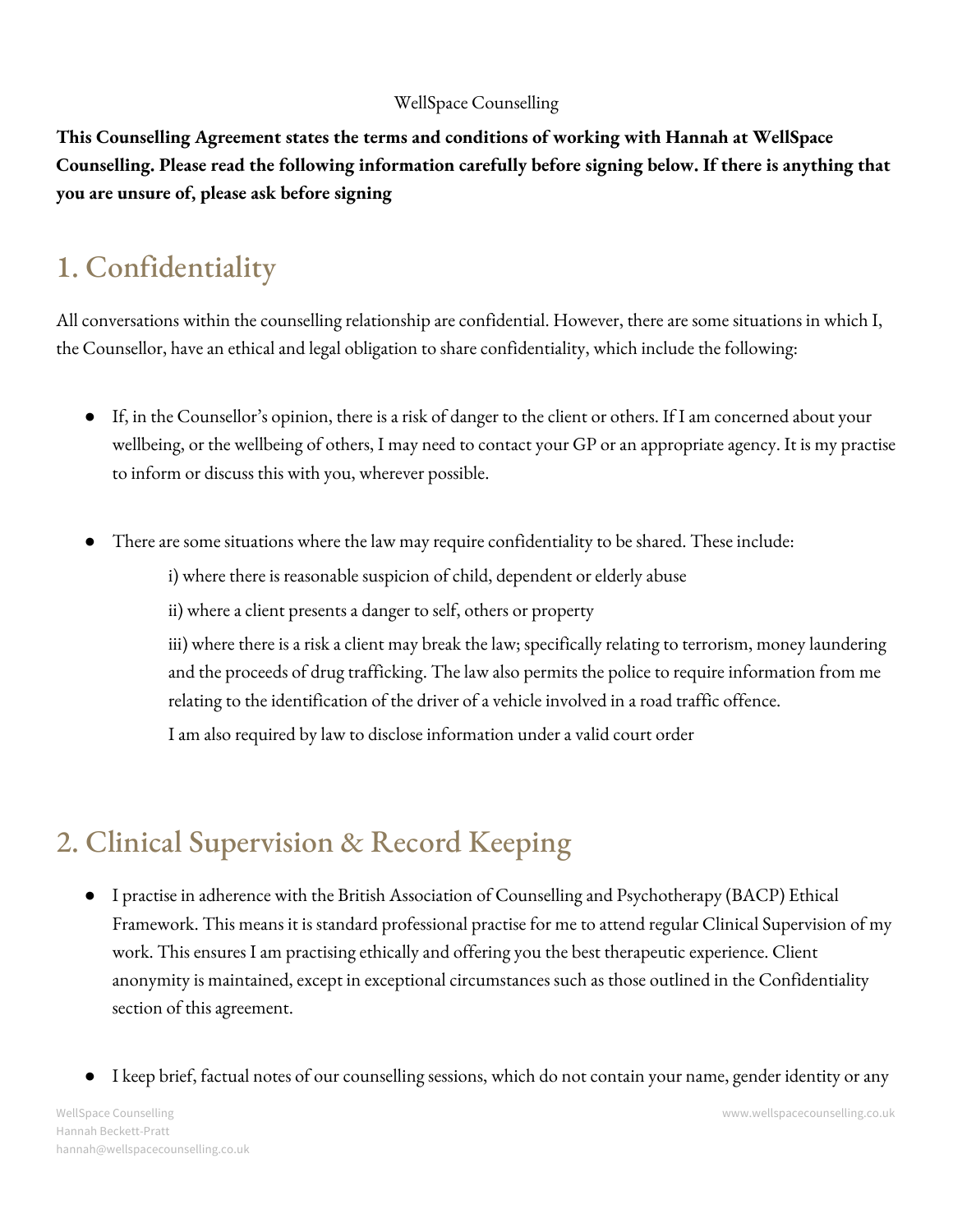identifiable features. I keep these under lock and key in a secure location and hold them for 7 years (please see the GDPR contract for further details on this).

#### 3. Session Frequency & Attendance

Counselling sessions will take place at weekly intervals and are 60 minutes in duration. Regular attendance is important if counselling is to be effective. We will meet:

Weekly on ………………… at the time of ………………....

- If you need to cancel a session last minute for legitimate and unforeseen reasons such as illness; please contact me 48 hours in advance via email.
- If you cancel a session with less than 48 hours notice, within 48 hours but for a non-essential reason or do not attend with no notice given; you will still be required to pay. Wherever possible and appropriate, I will endeavour to reschedule your appointment or offer an alternative session format (eg. online) where appropriate.
- If you miss a session without notice, I will contact you via email or telephone, to confirm that you are able to attend your next session
- If you miss two consecutive sessions without notice, I will assume that counselling is to be discontinued and close our work.
- I, the Counsellor, will let you, the client, know 48 hours in advance if I am unable to attend an agreed session and no payment will be incurred.

The ending of a relationship, including our therapeutic relationship; is an important event. It is a time to reflect on learning, say goodbye and plan for the future. For this reason, I ask that when you start to think about ending your counselling, you give me adequate notice. This will allow us to give enough time to donate to the ending of our work together and ensure we finish it well, rather than abruptly.

# 4. Boundaries in Counselling

- If you arrive at a session under the influence of alcohol and/or drugs, I will not be able to see you.
- Violent, aggressive or threatening behaviour toward myself, others and/or the property will not be tolerated and may result in the ending of the therapeutic relationship.
- In accordance with the BACP Ethical Framework, I do not commence or continue work with a client who is seeing another psychological therapist. Please discuss with me if you are in another therapeutic relationship, or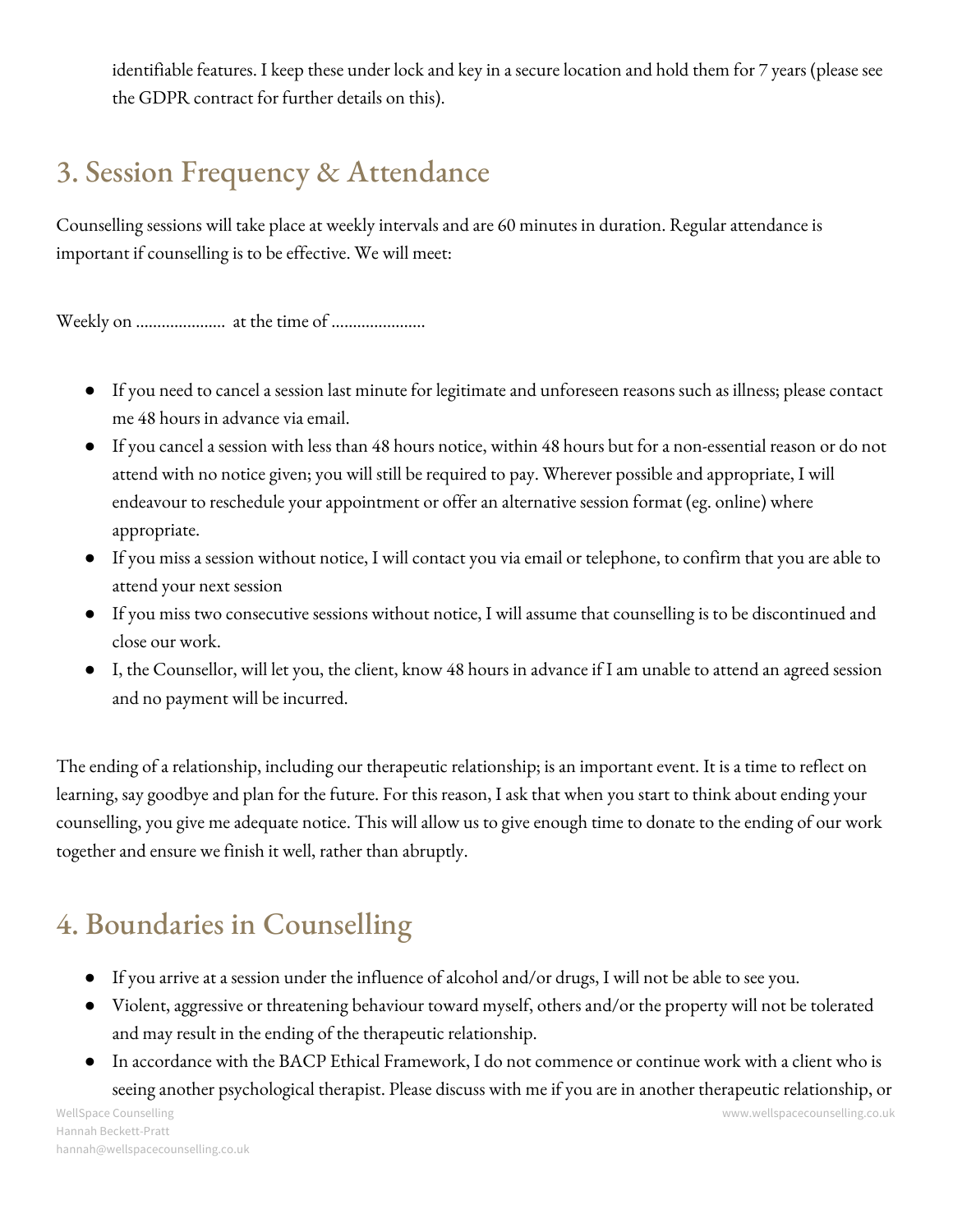considering moving to another therapist; so we can make suitable arrangements.

● I, the Counsellor, reserve the right to end counselling sessions if I have reasonable grounds to believe that any of the above are the case.

Contact between counselling sessions will be limited to practical arrangements and need-to-know information only. Personal materials should be kept for the next session. I am not able to accept requests, or private messages from clients on social media.

### 5. Social Media Policy

I have professional social media accounts which I use as a marketing tool for WellSpace Counselling and to provide education and information about how I work. You are welcome to follow me, but please be mindful of the following:

- It is important that what I know about you is what you choose to tell me within the safe environment of our sessions. To maintain this professional boundaries, I do not follow clients on social media platforms, or look at client's profiles.

- I cannot respond to direct messages or comments from clients. If you need to contact me between sessions, please use my WellSpace Counselling email address or website contact form

- If you choose to follow or 'like' content on WellSpace Counselling accounts, please be mindful that this may impact the therapeutic relationship and potentially your confidentiality (eg. if others were able to discern that you were a client of WellSpace Counselling).

I encourage you to bring anything that impacts you in terms of social media use, to your sessions, for us to discuss together.

# 6. Code of Ethics and Complaints Procedure

I am a member of the British Association for Counselling and Psychotherapy (BACP). All my counselling work is bound by its Ethical Framework, the latest copy is available on the BACP website: www.bacp.co.uk

# 7. Counselling Online

It may be that we need or choose to conduct some counselling sessions online during the course of our work together. Please refer to the following guidance in this case:

● Please ensure that you secure your computer or smartphone, as well as your emails, against unauthorised viewing by third parties. It is recommended that you use a private computer/smartphone for your online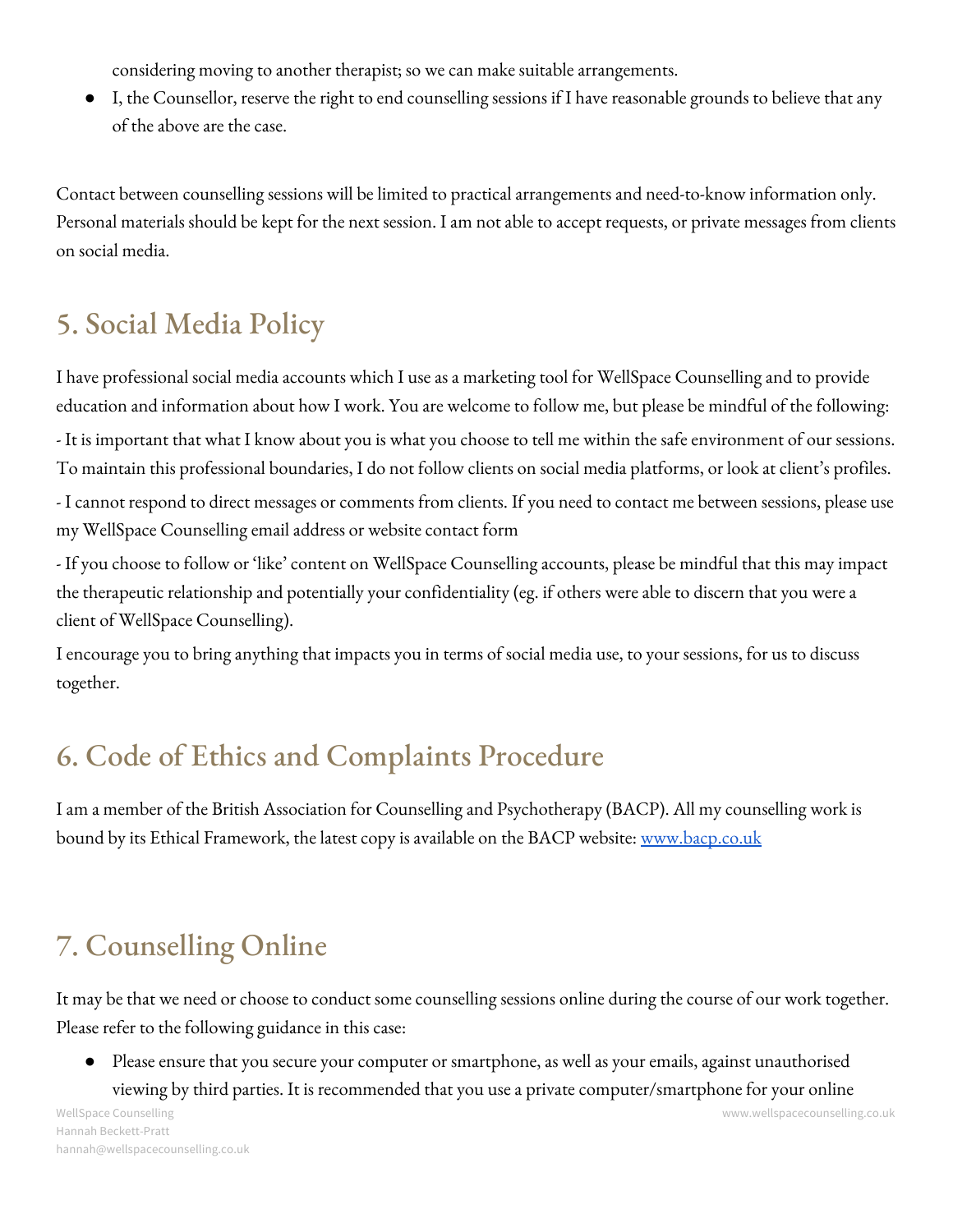counselling, rather than one for work or public use.

- Please ensure your anti-viral protection is up to date.
- I, the Counsellor, will ensure my devices are secure at all times, as above
- Should we experience technical difficulties which prevent us from engaging in, or continuing an online counselling session, I, the Counsellor, will telephone you.

Creating a suitable environment for online counselling can improve the process and your experience:

- Turn off other devices (such as tablets, phone, TV) during the session to minimise distractions
- Set up a space where you can sit comfortably for the duration of the session, preferably with your device supported hands-free and set up so your remain clearly visible with adequate lighting
- You may wish to have a drink available and a notepad, pen and tissues nearby

After a session, it can be useful to take some time to adjust back to life around you and into your usual headspace; as you would do during a journey home from face-to-face counselling. It might be helpful to plan a short walk, or some time for yourself after an online session, before continuing with your usual activities.

# Agreement

I have read and understood the above information and agree to undertake counselling in accordance with the terms outlined in this Agreement

**[Client]**

[Name]

[Signature]

[Date]

\_\_\_\_\_\_\_\_\_\_\_\_\_\_\_\_\_\_\_\_\_\_\_\_\_\_

\_\_\_\_\_\_\_\_\_\_\_\_\_\_\_\_\_\_\_\_\_\_\_\_\_\_

I, Hannah Beckett-Pratt, of WellSpace Counselling, agree to provide a counselling service in accordance with the terms outlined in this Agreement.

\_\_\_\_\_\_\_\_\_\_\_\_\_\_\_\_\_\_\_\_\_\_\_\_\_\_

\_\_\_\_\_\_\_\_\_\_\_\_\_\_\_\_\_\_\_\_\_\_\_\_\_\_

**[Counsellor]**

[Name]

[Signature]

[Date]

Hannah Beckett-Pratt hannah@wellspacecounselling.co.uk

\_\_\_\_\_\_\_\_\_\_\_\_\_\_\_\_\_\_\_\_\_\_\_\_\_\_

\_\_\_\_\_\_\_\_\_\_\_\_\_\_\_\_\_\_\_\_\_\_\_\_\_\_

WellSpace Counselling www.wellspacecounselling.co.uk